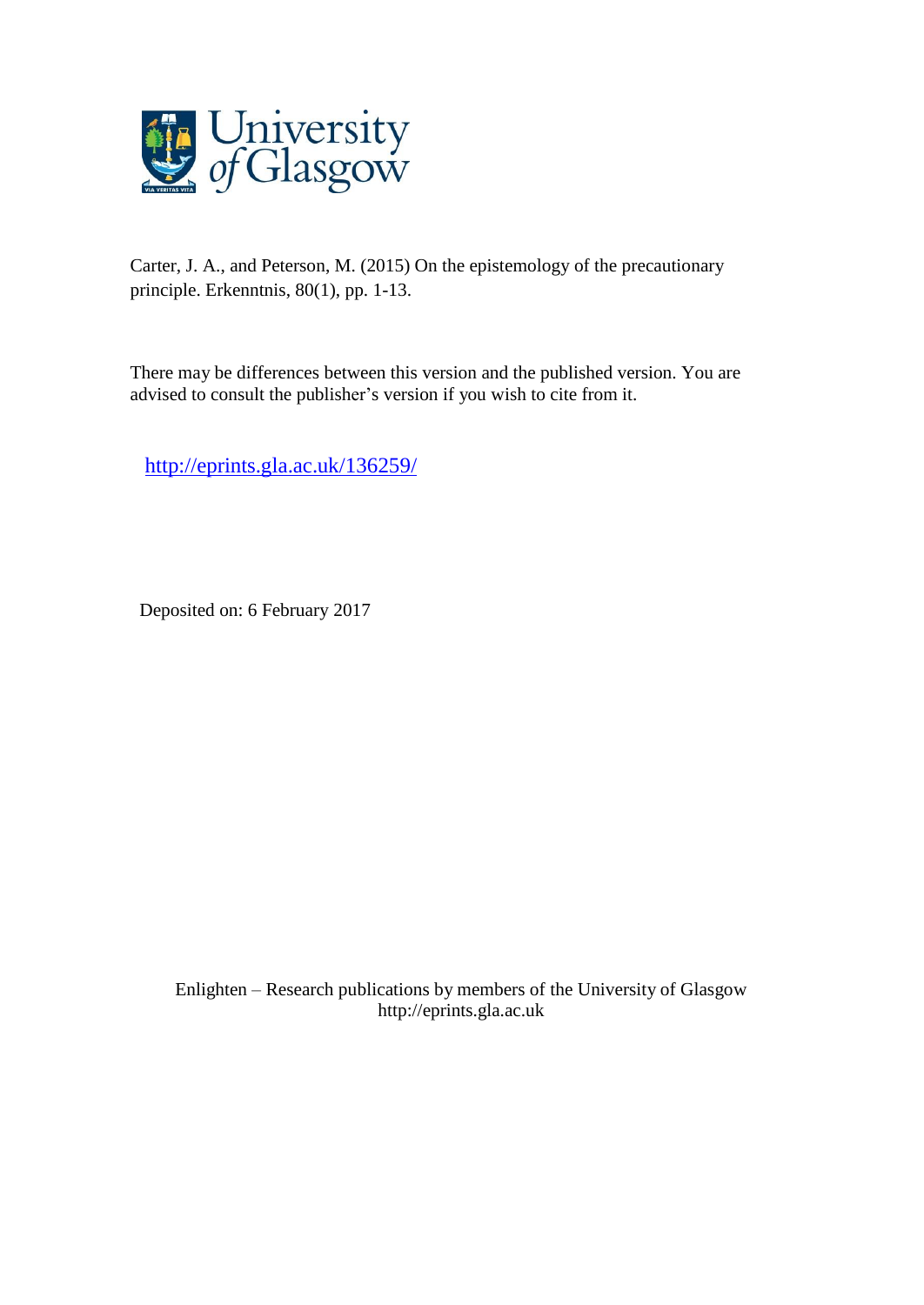# ON THE EPISTEMOLOGY OF THE PRECAUTIONARY PRINCIPLE

J. Adam Carter (*University of Edinburgh*) *&* Martin Peterson (*Eindhoven University of Technology*)

ABSTRACT: In this paper we present two distinctly epistemological puzzles that arise for one who aspires to defend the precautionary principle. The first puzzle involves an application of contextualism in epistemology; and the second puzzle concerns the task of defending a plausible version of the precautionary principle that would not be invalidated by the *de minimis* principle.

Keywords: *precautionary principle, knowledge, environmental ethics, de minimis, contextualism*

## **1. Introduction**

Ever since its 1992 inclusion in the U.N. Rio Conference on Sustainable Development, what has come to be called the *precautionary principle* has increasingly been used as a key decision rule in environmental and health decision making.<sup>1</sup> The key intuition motivating the precautionary principle is that, at least in some circumstances, the rational decision is to act rather than to wait for more information to come in. By reference to the precautionary principle, if a potential damage is serious enough, we should go ahead and take action against an activity that credibly threatens such damage. This is so *even if* a connection linking the activity under consideration to the potential damage is by scientific standards not conclusively established (or, indeed, perhaps far from established).

Among the most common objections raised against the principle are that it is ill-defined<sup>2</sup>, absolutist<sup>3</sup>, incoherent<sup>4</sup>, a value judgement<sup>5</sup>, increases risk-taking<sup>6</sup>, and marginalizes science.<sup>7</sup> It falls outside our aim to evaluate these objections.8 Rather, we want to raise two distinctly epistemological puzzles that arise for one who aspires to defend the precautionary principle. The first puzzle involves an application of contextualism in epistemology; and the second puzzle concerns the task of defending a plausible version of the precautionary principle that would not be invalidated by the *de minimis* principle, according to which far-fetched risks can be effectively ignored.

In §2 we explain why the epistemological condition that features in the precautionary principle has to be formulated in a more nuanced way than commentators have recognized, and in §3 and §4 we

<sup>&</sup>lt;sup>1</sup> The formulation in the Rio Declaration states: "Where there are threats of serious or irreversible damage, lack of

<sup>2</sup> See Bodansky (1992).

<sup>3</sup> See Nollkaemper (1996).

<sup>4</sup> See Peterson (2006).

<sup>5</sup> See Charnley (1999).

<sup>6</sup> See Gay & Brewers (1996).

<sup>7</sup> See Gay & Brewers (1996).

<sup>8</sup> See Sandin et. al (2002) for a defense of the precautionary principle against five of these charges.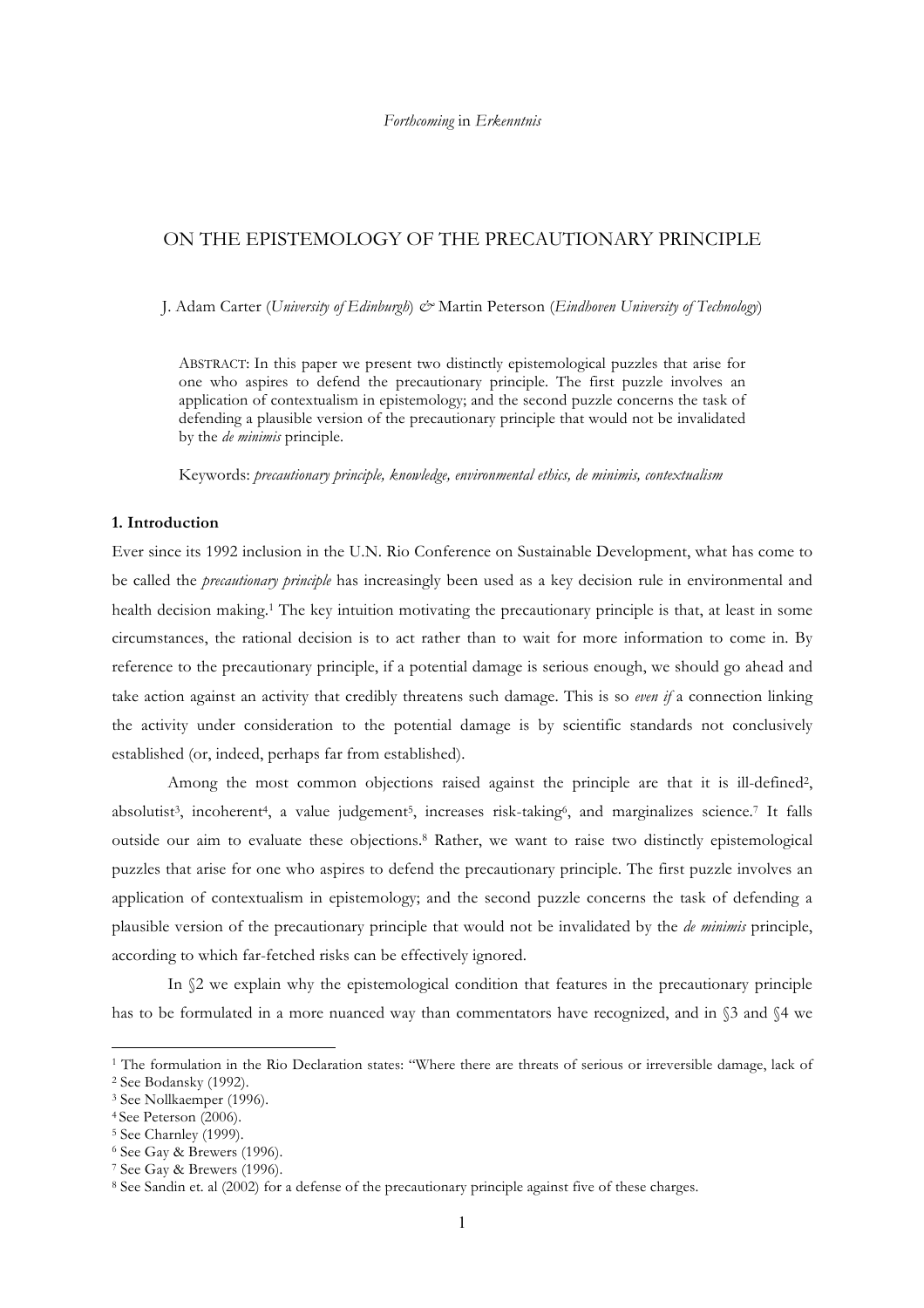present our two epistemological puzzles. The first epistemological puzzle involves a dilemma that arises once we compare invariantist and contextualist approaches to the matter of whether epistemic standards that must be met depend on the severity of the anticipated damage. The second problem concerns the task of defending a plausible version of the precautionary principle that would not be invalidated by *de minimis*. We claim that the application of the precautionary principle in combination with the *de minimis*  principle raises issues discussed in the debate over contextualism.

### **2. The E-Condition**

l

In some respects, it is misleading to speak of "the precautionary principle" as though there is a standard interpretation of the principle. <sup>9</sup> There is not. <sup>10</sup> Even more, several distinct *kinds* of principles are often conflated under the description of the precautionary principle. For our purposes the more interesting interpretation of the principle is as a *decision rule*, as opposed to an argumentative tool or a rational constraint on what qualifies as an appropriate justification for failing to take action, in certain circumstances.11

When the precautionary principle is interpreted as a decision rule, it states conditions under which action is rationally mandated. Though there is not a standard substantive interpretation of the precautionary principle as a decision rule12, there is, however, a *logical core* that supports a version of the precautionary principle that could most plausibly be viewed as a rational decision rule.13 As a decision rule, the precautionary principle can be understood as composed of three central elements: a damage condition (D), an epistemological condition (E), and a suggested remedy (R), such that: If D and E are satisfied, then R is prescribed, or activated.14 On this line of thinking: if there is sufficient epistemic confidence that an activity under consideration will bring about a damage of a certain degree of severity, then this is sufficient grounds for regulating (in some way) the activity. As pointed out by e.g. Sandin (1999), Manson (2002) and Munthe (2011), different versions of the precautionary principle can be

<sup>9</sup> Thanks to an anonymous referee for pressing this point.

<sup>10</sup> See Aven (2011) and Munthe (2011). See also Manson (2002), Bodansky (1992) and Peterson (2006).

<sup>11</sup> For discussions of different ways of interpreting the precautionary principle, see Aven (2011) and Munthe (2011). See also Harris & Holm (1999), Sandin (1999) and the San Francisco Precaution Ordinance, (2002). An example of the precautionary principle presented, albeit unhelpfully vaguely, as a decision rule is found in article 191 of the Treaty on the Functioning of the European Union (EU); this treaty describes the principle as "enabling rapid response in the face of a possible danger to human, animal or plant health, or to protect the environment. In particular, where scientific data do not permit a complete evaluation of the risk, recourse to this principle may, for example, be used to stop distribution or order withdrawal from the market of products likely to be hazardous." See also, for instance, the 2002 UK-ILGRA statement of the precautionary principle, the Wingspread Statement on the Precautionary Principle and the 1998 Vancouver Statement on the Globalization and the Industrialization of Agriculture.

<sup>12</sup> See, for instance, Morris (2000) and Peterson (2006).

<sup>&</sup>lt;sup>13</sup> For instance, the Science and Environmental Health Network, in response to the critique that the principle is ill defined, remarks (as Montague (2008) puts it, that) "in all formulations of the precautionary principle, we find three elements", where these elements are the damage, epistemological and remedy elements that correspond with Manson (2002) and Peterson (2006).

<sup>&</sup>lt;sup>14</sup> For a table representing different versions of the principle, as functions of the different ways of interpreting the damage, epistemological and remedy concepts, see Manson (2002: 267). For a further presentation of different versions of the precautionary principle, see Morris (*Op. Cit.*) "Defining the Precautionary Principle" in Morris, ed. Rethinking Risk and the Precautionary Principle (Woburn, Mass.: Butterworth-Heinemann, 2000).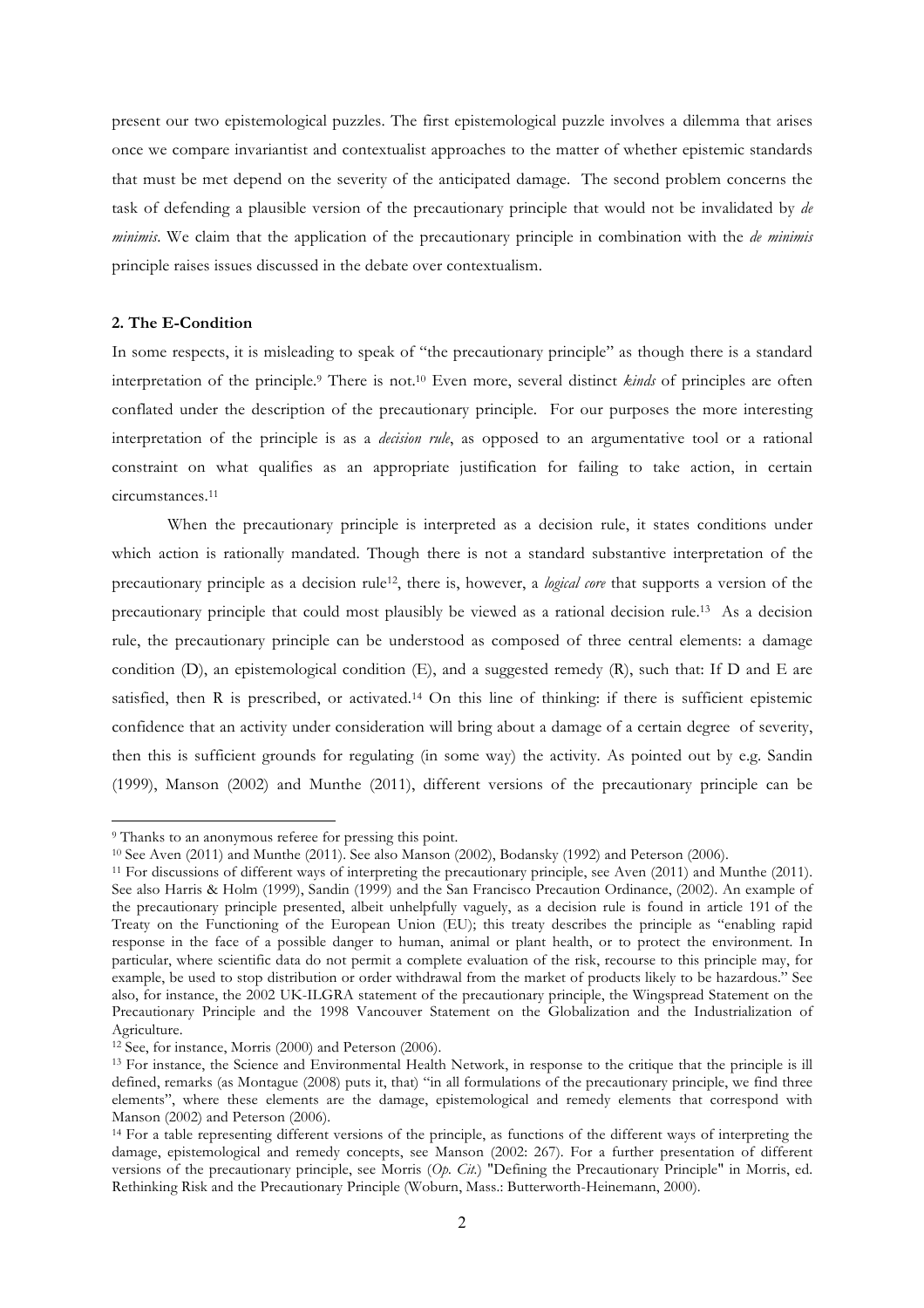viewed as functions of the comparative strengths of the D, E and R conditions, as specified in whatever substantive version of the principle one defends. The following formulation, adopted by the British government in a White Paper on environmental management, serves as a good illustration:

The precautionary principle applies particularly where there are *good grounds* for judging either that action taken promptly at *comparatively low cost* may avoid more costly damage later, or that irreversible effects may follow if action is delayed.15

Similar relationships between the potential damage caused by an action and the epistemic features of the situation at hand have been proposed by e.g. Gärdenfors and Sahlin (1982) and Levi (1990) for other decision rules. However, these authors do advocate, or discuss, the precautionary principle.

Having said that, we believe that the straightforward interpretation of the precautionary principle's logical core outlined above is oversimplified, in a way that is misleading.16 The epistemically significant aspects of the precautionary principle cannot be captured simply by specifying a certain degree of epistemic strength that is supposed to mark the relevant epistemic state. To appreciate the point, consider that the object toward which we take an epistemic attitude in precautionary contexts will always be a *proposition* that makes direct reference to the relevant damage condition. Importantly, though, the object of our epistemic attitude will not be a proposition that expresses merely *that* some specified damage will occur, or is likely to occur. After all, one's epistemic position with respect to some likelihood that some damage will be brought about provides grounds for taking action against some activity *A only if*  the evidence that one has supports a certain connection between *A* and the relevant damage. One plausible way of interpreting this connection is as a causal connection.

Some causal propositions do not contain operators. For instance, "Methyltrexate causes a lowering of the immune system."<sup>17</sup> Here, the connection between cause and effect is left unqualified. Often, though, the causal propositions we use in practical deliberations are not "all or nothing" in this sense, particularly in cases where the precautionary principle would be germane.18 For example, the United Kingdom Interdepartmental Liaison Group on Risk Assessment (UK-ILGRA) claims that, by reference to the precautionary principle, prevention remedies are actionable only when there is "good reason" to believe "that harmful effects may occur could be demonstrated by empirical evidence."19

The logical core of the precautionary principle must, we suggest, be revised to account for the *two*  epistemically significant elements that the enaction of a remedy/restriction on an activity should be sensitive to: (i) the epistemic strength with respect to the entire causal proposition (specifying an action

<sup>16</sup> See Manson (Op. cit: 267) who, for example, suggests the following as potential epistemological conditions: possible, suspected, reasonable to think.

<sup>18</sup> This point has a venerable tradition in Bayesian epistemology.

<sup>15</sup> White Paper: "This Common Inheritance: Britain's Environmental Strategy", HM Govt, 1990, our emph.

<sup>&</sup>lt;sup>17</sup> This proposition of course could of course be adjusted so that it is qualified—for example, "There's a .9 likelihood that methyltrexate will lower the immune system of a given human." The point here is that, as stated, that proposition "Methyltrexate causes a lowering of the immune system" is unqualified.

<sup>19</sup> Our emphasis. See the full 2002 UK-ILGRA document here:

http://www.hse.gov.uk/aboutus/meetings/committees/ilgra/pppa.pdf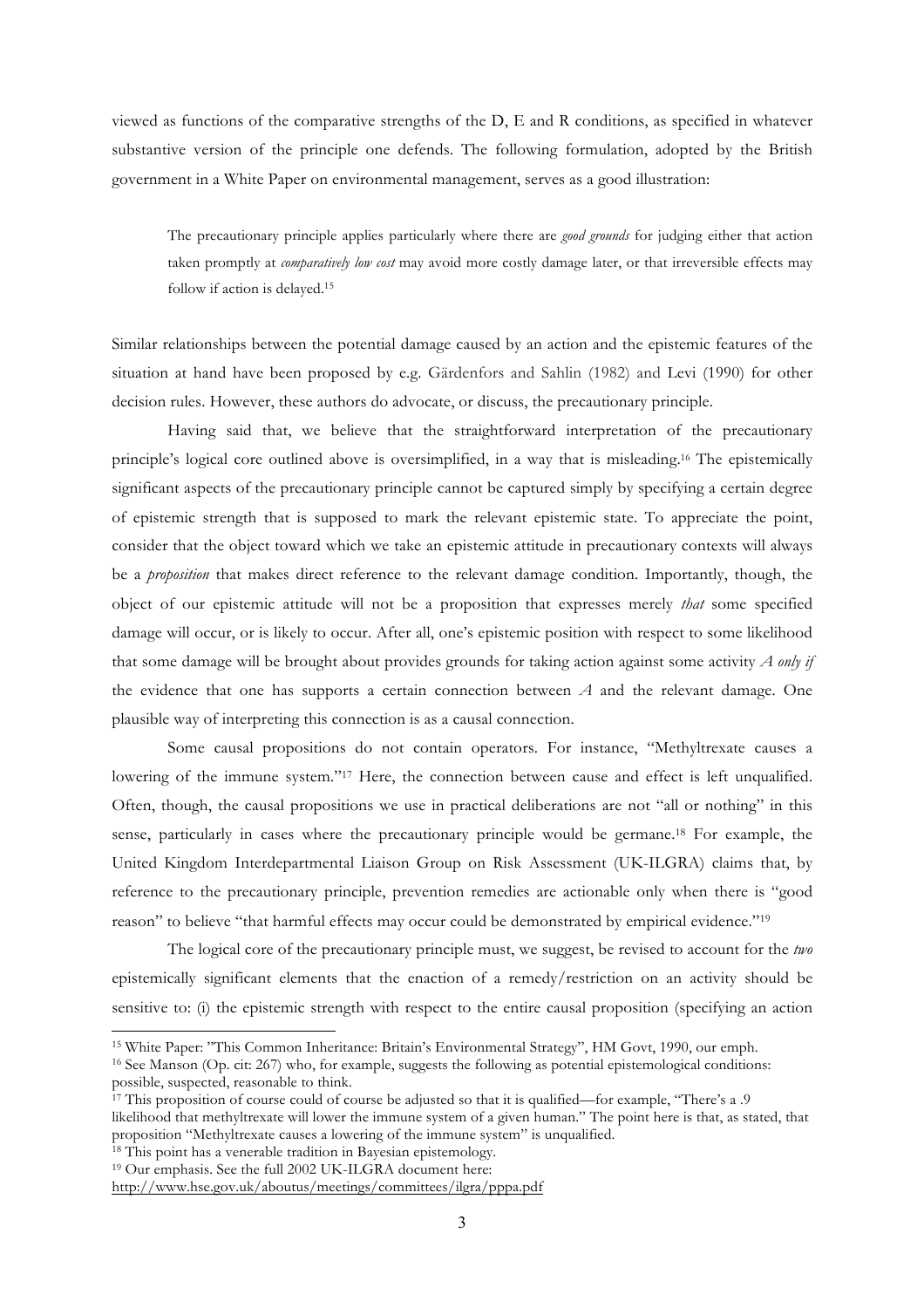and a damage), and (ii) the epistemic strength of the operator at play in the causal proposition itself. Notice how both of these epistemic elements could be independently adjusted:

(i) Second-order E-condition {First-order E-condition (Activity Damage)}



Because the contents of the relevant causal propositions themselves are typically epistemologically loaded, specifying the "E-condition" in the precautionary principle is not as simple as citing some degree of strength *N*.<sup>20</sup> After all, for two activities, A and B, and some damage threat (say, the extinction of a salmon species), you can know with perfect certainty that A is .30 percent likely to bring about the extinction of the species, and have a weakly justified belief that B is .80 likely to bring about the extinction of the same species. Which epistemological situation best justifies a restriction on the activities in question? It seems that the right answer will require reference to some principle that we can appeal to justify weighting *mixtures of epistemic states and probabilistic contents of those states*.

In §4 we will consider a problem that arises for the purposes of weighing the epistemic mixtures introduced above, but first, in §3, we want to introduce a epistemological puzzle that faces *any* defender of the precautionary principle—a puzzle which we take to be theoretically prior to the problem of how to weigh the relevant epistemic mixtures.

#### **3. The first epistemological puzzle**

l

In this section we introduce and evaluate a dilemma for proponents of the precautionary principle that arises as a result of an appeal, by analogy, to a straightforward line of reasoning in the literature on contextualism in epistemology.21 Contextualists about knowledge (e.g. DeRose 1992; 1999, Cohen 2004)

<sup>&</sup>lt;sup>20</sup> Again, this is because, within the propositional content that is the object of the epistemic state, we have operators in whose scope is the causal connection. While the operator will rarely be a necessity operator, it will in many cases be a probability operator, or some type of non-probabilistic operator that nonetheless captures the agent's confidence about the causal connection. For example, one can have good evidence that activity A is *likely* to bring about damage D. One might also know that A tends to bring about D.

<sup>21</sup> The most common line of contextualistm is *attributor contextualism* (e.g. DeRose 1992; Cohen 2004) according to which the relevant standards are those of the attributor.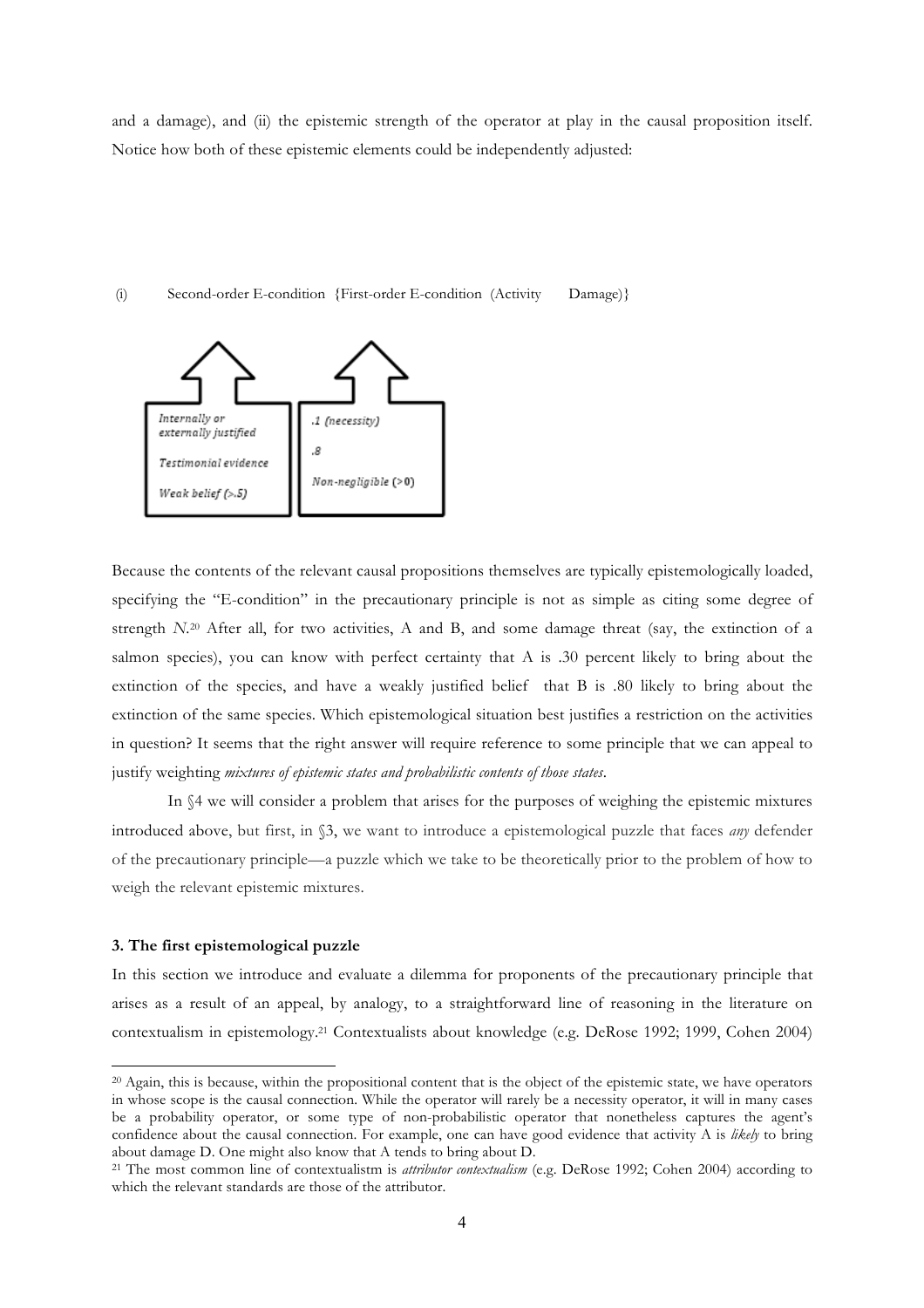hold that the conditions under which one counts as knowing a proposition are sensitive to what is at stake in the relevant context.22

Suppose my evidence that the bank is open this Saturday consists in my having read a sign that says so. The contextualist allows that this evidence might be good enough for me to qualify as knowing in a context in which little to nothing rides on the matter of whether the bank is open, while the very same evidence fails to provide me with knowledge that the bank is open in a context in which my friend's life depends on the bank being open so that I can wire money this Saturday.

The key point here can be framed in terms of a *dependence* insight: the standards one must meet to qualify as knowing depend on how much is at stake.23 Interestingly, the same kinds of practical considerations that motivate contextualists to take a rating of an epistemic state to depend on the contextually relevant practical stakes might lead a defender of the precautionary principle to reason along broadly similar lines: the more *severe* the anticipated damage, the *less certain* we must be that some activity threatens that damage in order to be warranted in acting to regulate the activity. On this way of thinking, the way we fill out the epistemological condition depends on how we fill out the damage condition, as the former is sensitive to the latter.

To clarify the connection between contextualism about knowledge, on the one hand, and contextualism about the epistemic standards operative in the precautionary principle, on the other, it is helpful to consider the respective correlations at play. In the case of *knowledge attributions*, the dependence of standards on the severity of what's at stake is a *positive* correlation: the more significant the practical stakes, the higher the epistemic standard one must meet to qualify as possessing knowledge. However, in cases where application of the precautionary would be germane, the dependence of standards on the severity of what's at stake appears to be a *negative,* or inverse, correlation: the greater the severity of the anticipated damage, the *lower* the epistemic standard that needs to be met for the relevant remedy to be warranted.

On first blush, a contextualist approach to the precautionary principle looks to have a lot going for it. In particular, it seems to generate the right results in high-stakes and low-stakes cases. Restricting some activity with little expected damage would appear draconian if the evidence is scant, while perfectly sensible if the anticipated damage were massively catastrophic. Such an approach would seem, then, to have some clear theoretical advantages over an invariantist approach to the precautionary principle,

<sup>22</sup> As DeRose (1999) puts it, "the truth-conditions of knowledge ascribing and knowledge denying sentences (sentences of the form "S knows that P' and "S doesn't know that P' and related variants of such sentences) vary in certain ways according to the contexts in which they are uttered. What so varies is the epistemic standards that S must meet (or, in the case of a denial of knowledge, fail to meet) in order for such a statement to be true. (DeRose 1999: 187).

<sup>23</sup> According to a rival position that aims to preserve a similar insight—that standards for knowing vary across context—what fixes the standards are the practical interests of the *subject*, as opposed to the ascriber of the epistemic state. This position is called *subject-sensitive invariantism*, and has been defended by (among others) Stanley (2005) and Hawthorne (2004).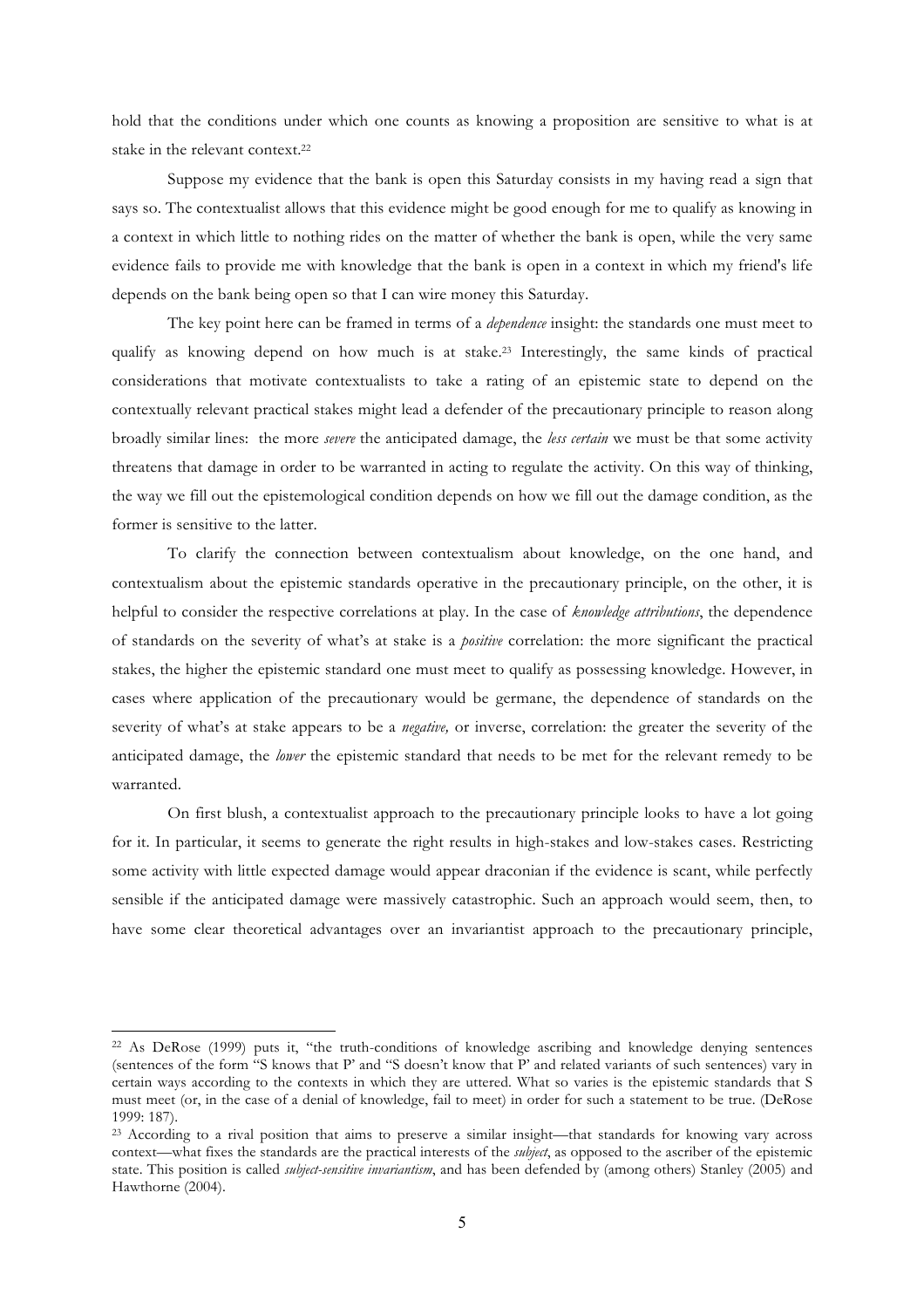according to which the requisite epistemic standards that must be satisfied are held fixed across contexts.24

There is, however, a special problem that arises for one who defends a contextualist version of the precautionary principle, and it is a problem not faced in the same way by contextualists about knowledge in epistemology. The problem emerges once we consider that, if we want to preserve the insight that how much we must know about some activity's connection to a damage in order to restrict that activity depends on how severely we rate the anticipated damage, then we are in effect saying that the severity of the damage condition circumscribes what the relevant epistemic standards will be (relevant, that is, to justifying the restriction of some activity).

The problem is that, in situations where an application of the precautionary principle is germane, we have *competing* interests at play, and the extent to which the severity of some anticipated damage is judged is (in many cases) going to vary with respect to whose interests are at stake. Take (again) as an example of an anticipated damage, the extinction of a species of salmon in Alaska. In light of the interests of the environmental regulatory body, this damage is severe (and, accordingly, the epistemic standards that must be met in order to justify restricting the activity would be low). But in light of the interests of a construction company that wishes to build in Alaska, this damage is not severe (and, accordingly, the epistemic standards that must be met in order to justify restricting the activity are not low).25 A contextualist approach to the precautionary principle, then, seems like it could be plausible as a decision rule only if supplemented with some additional *favouring rule,* a rule which adjudicates *whose* interests determine the severity of the damage in question, a severity that (for the contextualist) is what fixes the relevant epistemic standard that must be satisfied.26

Taking a step back, then, we can see how a larger puzzle emerges. The puzzle takes the form of a dilemma. In circumstances in which the precautionary principle is advocated as a decision rule we ask: *should the epistemic standards that must be met depend on the severity of the anticipated damage*? The invariantist says no, and the contextualist says yes. If a defender of the precautionary principle goes the invariantist route, she lacks any principled way to explain why threats of (say) massive irreversible catastrophe warrant special treatment, i.e. why we need to know *less* to justifiably restrict threatening activities. This is the first horn of the dilemma.

<sup>24</sup> *Cf.* Classical invariantism vis-a-vis knowledge attributions, according to which, as Black (2005) puts it "the truth conditions of knowledge attributions depend neither on the subject's context nor on the attributor's context."

<sup>25</sup> An actual, and much more extreme case occurred in Texas in 2012; a \$15 million dollar highway construction project was put on hold for several weeks because the believed-to-be-extinct Braken Bat Cave meshweaver spider was spotted on the construction site. Environmentalists (whose interests were heeded) and construction workers differed profoundly on the significance of the potential damage which would be the spider's extinction. http://news.yahoo.com/blogs/trending-now/endangered-spider-halts-construction-15-million-texas-highway-174932636.html

<sup>&</sup>lt;sup>26</sup> The analogue of such a rule, in the epistemology literature—where contextualism about knowledge is what's at issue—is a rule staying whose interests determine whether one knows, in a context. Here, attributor contextualists say that the relevant interests that fix the standards are the interests of the *attributor*; the subject-sensitive invariantist claims it is always the *subject's* interests—the subject to whom the epistemic state is being attributed. Whereas the generation of such a rule in the debate about contextualism about knowledge just amounts to allowing for different theory choices, the generation of such a rule, for one who proposes a contextualist treatment of the precautionary principle, would involve a rule that would appear to be an unfair kind of favouring.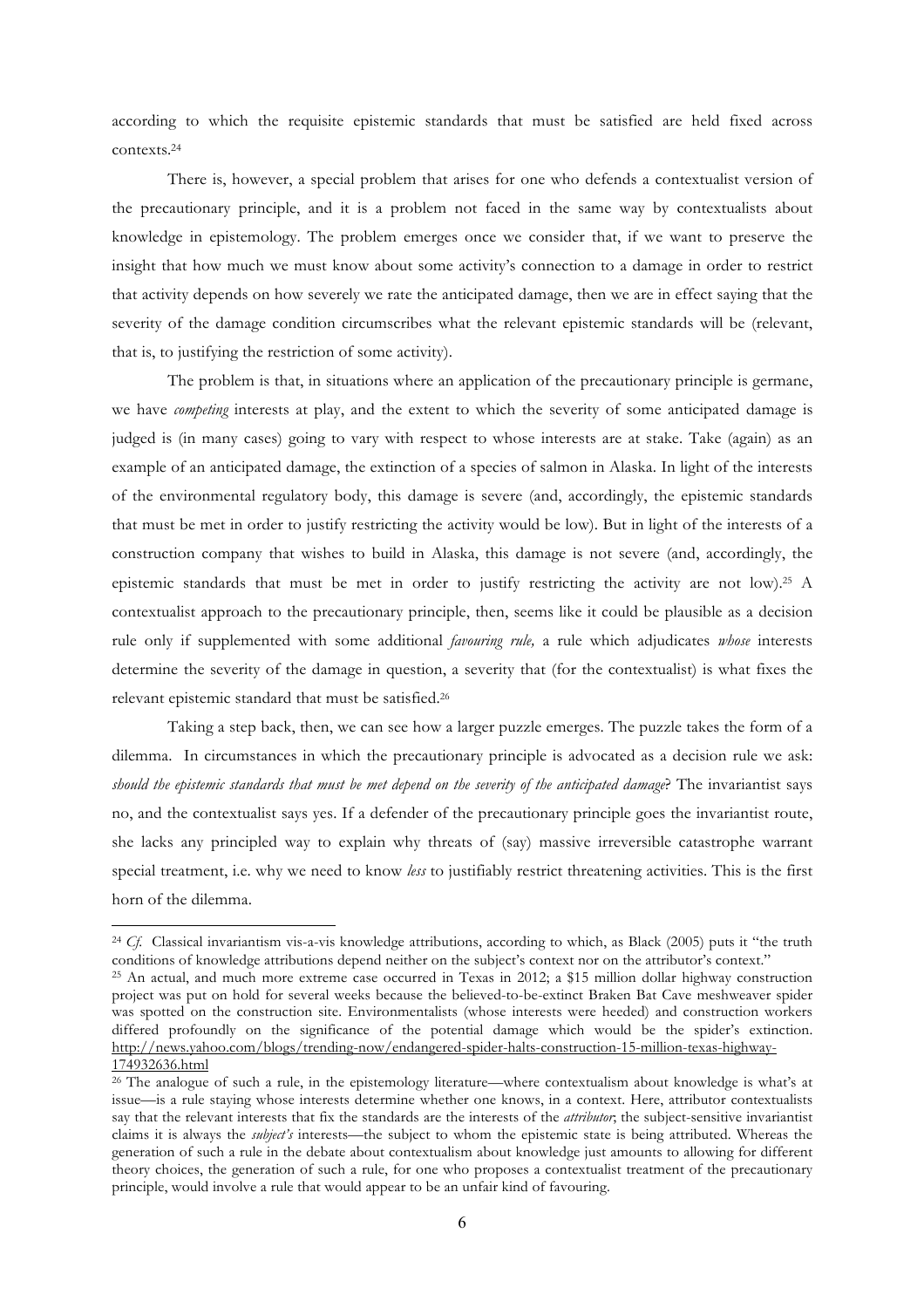If the defender of the precautionary principle answers yes, and goes the contextualist route, she will be forced to supplement her position with some additional favouring rule, which adjudicates *whose*  interests (e.g. the regulatory body's or the developer's) are relevant to assessing the extent of the anticipated damage.

Rejecting the invariantist route constitutes a "horn' of the dilemma because the most natural ways to defend such a needed favouring rule run into serious, perhaps intractable, problems. Consider an especially sensitive proposal: if, relative to *anyone*'s interest, the damage in question is taken to be severe, then this is sufficient for lowering the epistemic standards that must be met in order to restrict some activity that threatens that (anticipated) damage. The sensitive position is far too sensitive. For nearly any possible damage, there is likely someone for whom the damage is judged as severe. The sensitive proposal would seem to make the epistemic standards problematically low in all precautionary contexts<sup>27</sup>.

Consider then an egalitarian favouring rule: all interests count equally, in assessing the severity of the damage (which, itself, fixes the epistemic standard at play). To see why the egalitarian favouring rule- though initially promising--won't work, let's take another cue from contextualism in epistemology. For example, suppose John's life depends on his being able to wire money to some loan-sharks (today), and what's at issue is whether he counts as knowing that the only bank around is open (today). Randall, who is discussing the issue with John, is a nihilist, and has no interest in John's fate. The insight motivating (attributor) contextualists is that the stakes are *higher* for John than for Randall, and this is supposed to explain why the truth value of "John knows the bank is open" can differ depending on whose interests are at stake in the context of utterance. Now the rub is that an egalitarian favouring rule would imply that the truth value of "John knows the bank is open" is invariant across context of utterances, fixed by a standard that is something like a *mean* of all (relevant) standards. But if such a mean standard always fixes the truth value of knowledge attributions, the knowledge attributions simply *aren't* context sensitive. For instance, with reference to such a mean, there is no way to account for why *John* (but not Randall) needs a stronger epistemic position to know, when the stakes are raised for *him* (John)*.*

A parallel problem emerges when we apply this strategy in the precautionary context. After all, given the entrenched interests of (for example) developers and environmental regulatory bodies, the mean of all relevant standards for damage will typically be *insensitive* to differences in actual damage. <sup>28</sup> But sensitivity to the severity of actual damage is precisely what contextualist approaches can claim, as a key advantage, over invariantist approaches.

The egalitarian favouring rule, in a *precautionary* context, would therefore *mutatis mutandis* convert the attempted contextualist approach into a kind of invariantism and thus be faced with the same problem facing other invariantist approaches to the precautionary principle: that, plausibly, we need to

<sup>27</sup> As we'll see in §4, if the standards are too low, a conflict with *de minimis* emerges. 28 Suppose the issue is developing a project that poses some threat to the environment. It is in the developer's interest to downplay severity of damage, *regardless* of the actual damage expected; likewise, it is in the environmental agency's advantage to prevent development even if actual expected damage is low. Plausibly, the mean of these standards will be fixed across cases where the degree of actual expected damage varies.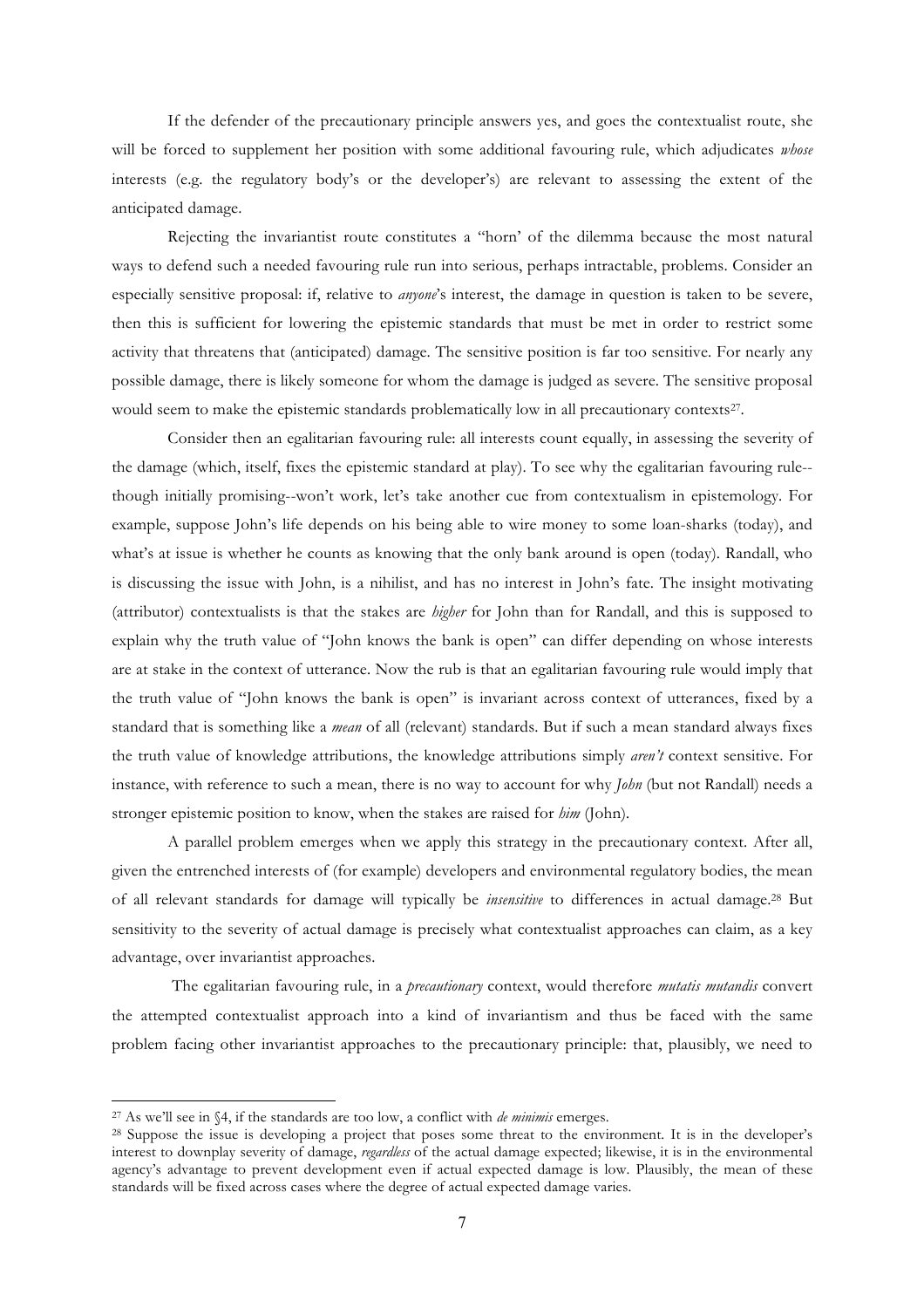know *less* to justifiably restrict some threatening activities than others, and the invariantist approach can't explain this.

A third proposal would be to contextualise the favouring rule itself. Let SEVERITYR represent the severity of a damage, D, as assessed by some regulatory body R, and let  $SEVERITY_1$  represent the severity of D as assessed by some industry I. On our third proposal, the relevant epistemic standards depend on the severity of the anticipated damage, and (in our example) in some contexts this will be  $SEVERITY<sub>R</sub>$  and in other contexts SEVERITYI. This approach effectively passes the buck. In the absence of a *further* favouring rule, which adjudicates which assessments of the severity of damage matter for fixing the epistemic standards in which contexts, this third contextualist approach to the precautionary principle falls short of a *decision rule*.

### **4. The second epistemological puzzle**

In this section we introduce our second epistemological puzzle. Its point of departure is the widely accepted claim, defended by several authors working on the precautionary principle, that any reasonable formulation of the principle has to be combined with the *de minimi*s principle, according to which sufficiently improbable risks should be ignored.29 If a *mere possibility* that an activity may cause some damage would be sufficient for justifying precautionary measures, then this would put far too much restrictions on what we are allowed to do. In his recent book *The Price of Precaution and the Ethics of Risk*, Munthe explains this standard view very clearly:

PP has to employ some limit on how unlikely a risk-scenario of an activity can be in order for this activity to be within PP's range of applicability. Otherwise, even the most trivial activity would have to be subjected to the requirements of PP, since everything we do might ... produce some kind of [sufficiently] undesirable outcome.30

It would be absurd to take precautionary measures against, say, doses of radiation that are smaller than one percent of the natural background level, or against increases of PbB levels below 10ug/dl, or against the 1-in-19 billion lifetime risk of getting cancer from certain food additives.31 According to the *de minimis*  principle these risks are so small that they ought to be ignored, and given that they are, the precautionary principle ought to be applied only to risks "above the threshold".

The *de minimis* principle stems from the Latin phrase *de minimis non curat lex*, which is a legal principle meaning that the court should not concern itself with trifles. For instance, if you steal one cent that would in a strict sense count as theft. However, since the amount is so small the court should apply

 $\overline{a}$ 

<sup>29</sup> The claim that a reasonable version of the precautionary principle has to be combined with the *de minimis* principle is defended by e.g. Peterson (2002), Sandin (2004:21), Clarke (2005), Steele (2006), Ashford (2007), and Zander  $(2010:72)$ .

 $30$  Munthe (2011: 24). Note that Munthe then goes on to formulate a general objection to the de minimis principle, which we shall not discuss here.

<sup>31</sup> Whipple (1987).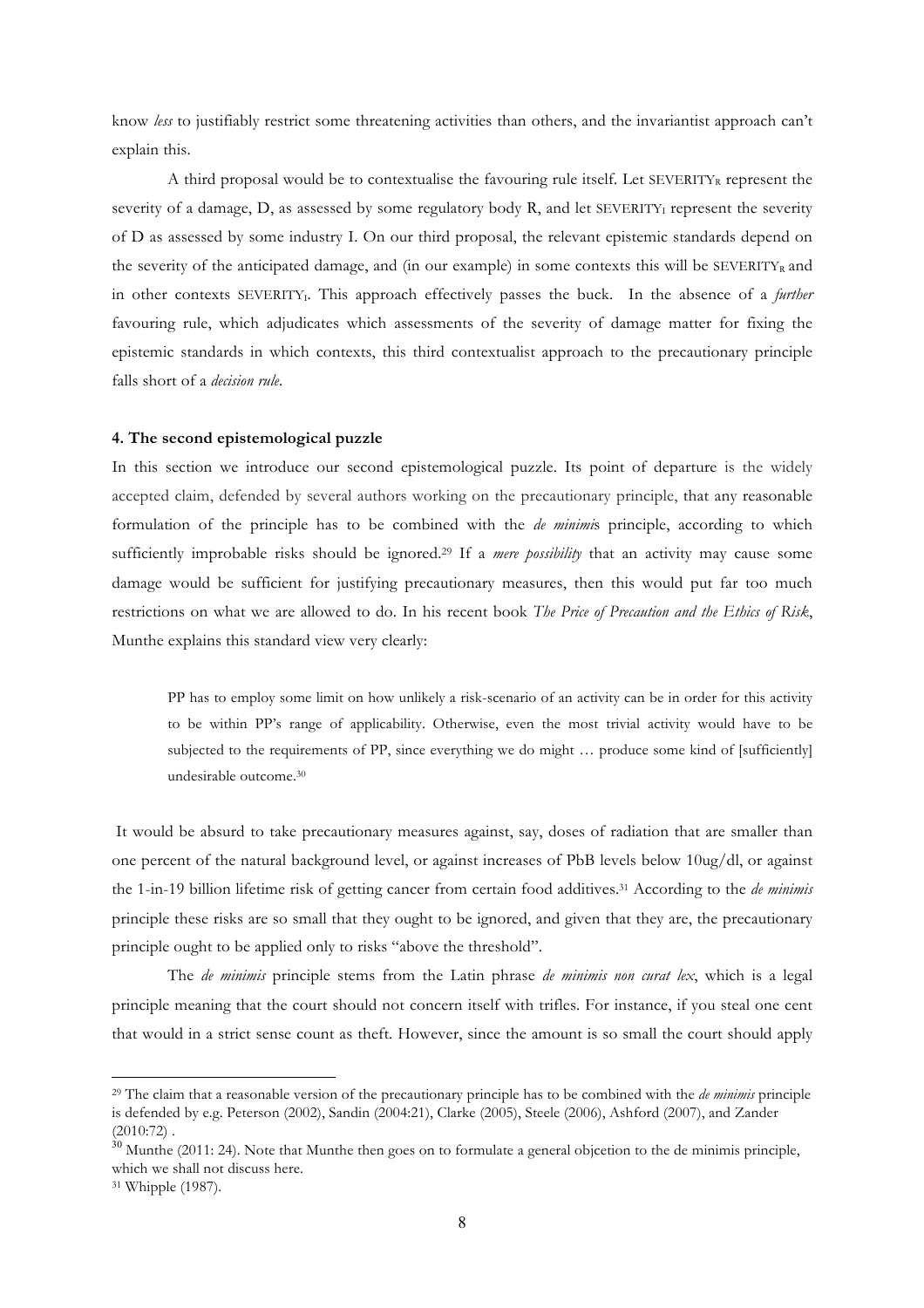the *de minimis* clause and refrain from taking up the case. The idea that sufficiently trivial risks are beyond concern was introduced in the 1980's by the U.S. Food and Drug Administration (FDA). The FDA argued that a very large number of different substances can in principle cause cancer, but some cancerogenic substances are so unlikely to cause cancer in the quantities they are actually being used, meaning that those risks are *de minimis* and ought to be ignored. The *de minimis* principle has in recent years become widely accepted by risk professionals.

In the literature on *de minimis*, various probabilistic thresholds have been proposed for when a risk is so small that it should be ignored. <sup>32</sup> However, it is worth keeping in mind that the *de minimis* principle does not require that we are able to establish precisely what the relative frequency of some event it is. The probability limit could be interpreted as a subjective probability (as assessed by the relevant experts); then all that has to be established is that the probability is below the relevant limit.

That said, contrary to what is often recognized in the literature, it is not sufficient to merely establish a first-order epistemic threshold by stipulating that, say, a life-time risk below one in a billion is *de minimis*. We also have to establish a second-order epistemic threshold, which tells us how certain it is that a risk really is so small that it falls below the threshold. In order to see this, recall the E-condition stated in §2, according to which the enaction of a remedy or restriction on an activity should be sensitive to (i) the epistemic strength with respect to the entire causal proposition (specifying an action and a damage), and (ii) the epistemic strength of the operator at play in the causal proposition itself.

Let us illustrate this point in an example. Imagine that you estimate the probability that a person will get cancer from substance X to be one in a billion. This is in itself not sufficient for concluding that the risk is *de minimis*, because your assessment of the probability may be highly uncertain. This type of uncertainty can be rendered more precise by distinguishing between first- and second-order probability. In our example, the first-order probability is the probability that substance X will cause cancer. The second-order probability refers to the probability that the assessment of the first-order probability is correct.

Note that if the second-order probability (that the first-order probability is correct) is low, then the risk is not *de minimis*. For instance, if the probability is .01 that the probability is one in a billion that substance XYZ will cause cancer, it would be ridiculous to claim that XYZ is *de minimis*. The actual firstorder probability could be much higher. This insight is what drives the second epistemological puzzle, because it is far from obvious how the defender of the precautionary principle should combine the two types of probability (or any other measure of the two types of epistemic strength that figure in the Econdition; see §2) into an adequate threshold for *de minimis* risks.

The second epistemological puzzle can be formulated as a dilemma. The dilemma could be stated in a purely qualitative vocabulary (by using terms such as "highly unlikely" and "almost certain") but in what follows we will state it in a probabilistic vocabulary, mainly because this makes it easier to follow the argument. In order to bring out the first horn of the dilemma, consider the suggestion that the correct

 $\overline{a}$ 

<sup>32</sup> See Whipple (1987) and Peterson (2002).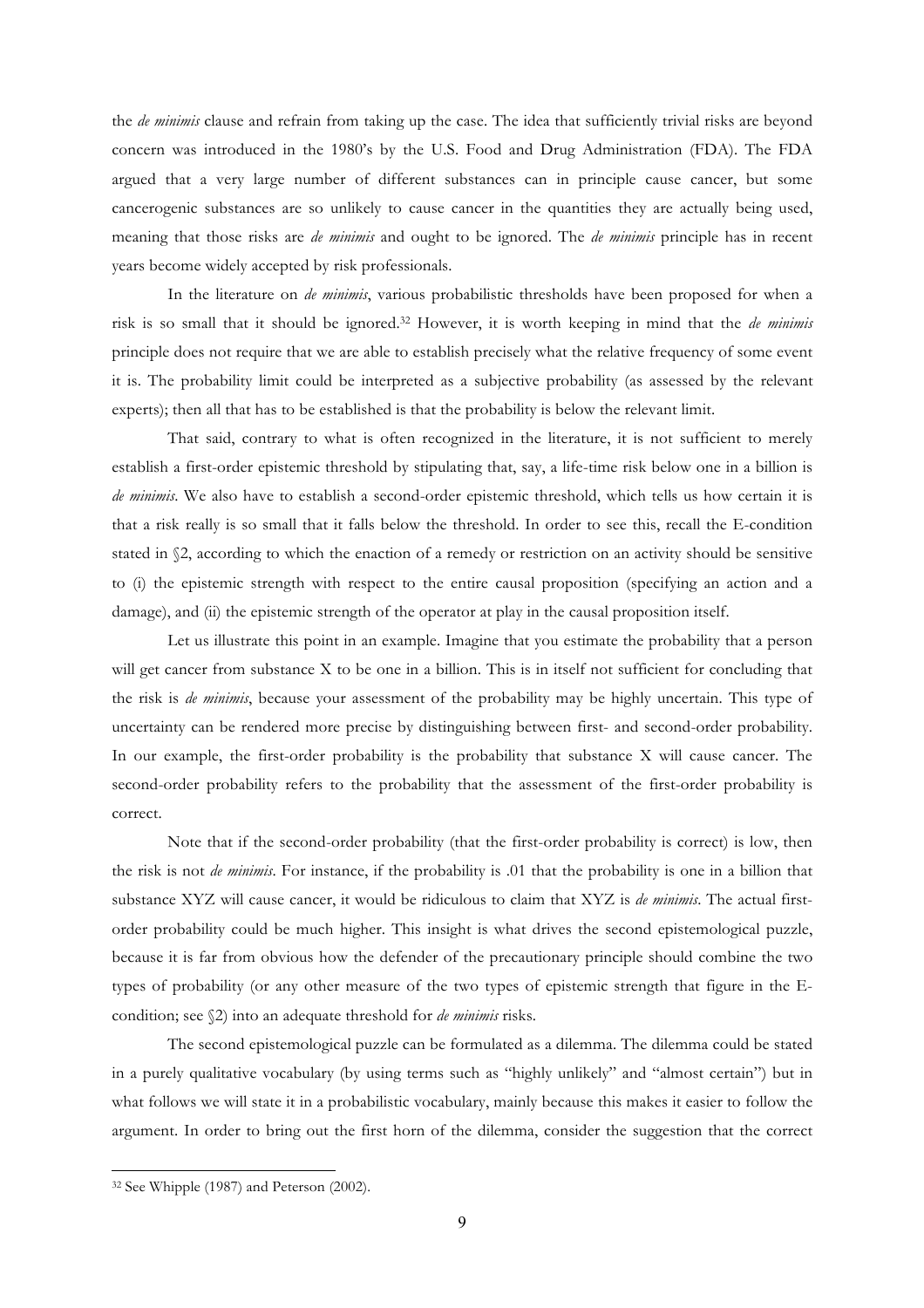way of dealing with the two types of uncertainty is to multiply the second-order probability by the firstorder probability, thereby reducing the two measures of uncertainty to a *single* measure. It takes little reflection to see that this approach does not work in discussions of the *de minimis* principle, because if we multiply a small number (the first-order probability) by another small number (the second-order probability), then the all-things-considered probability will be even smaller. For instance,  $0.01 \times 10^{-9} = 10^{-7}$ 11. It then follows that the *less certain* we are that the second-order assessment is correct, the *smaller* will the all-things-considered risk be, everything else being equal. This is clearly the wrong conclusion. Intuitively, it would make more sense to apply the precautionary principle if the first-order probability is highly uncertain, which is the opposite of what the multiplicative rule suggests.

From a mathematical point of view, this problem could of course be dealt with by "turning around" the probability. Instead of calculating the all-things-considered probability that X is dangerous (causes cancer), one could calculate the all-things-considered probability that X is safe (does not cause cancer). It would then follow that the all-things-considered probability that X is safe is lower than the first-order probability that X is safe, which is arguably the correct conclusion. In the example above we get  $0.01 \times (1 - 10^{-9}) \le (1 - 10^{-9})$ . The problem with this line of reasoning is that it is *ad hoc*. We get the result we want, but we seem to have no good epistemic reason that explains why this way of carrying out the calculation is correct and the other way incorrect.

Note that our point does not hinge on the fact that we multiply the two types of probabilities. The worry is more general. On the one hand, if the second-order probability is low this should make the all-things-considered probability even lower, since this makes it more unlikely that that the first-order assessment is correct. Hence, the precautionary principle is less likely to be applicable. At the same time, the mere fact that the second-order assessment is less likely to be correct, is actually a reason *for* applying the precautionary principle, and not declaring the risk to be *de minimis*. No matter which minimally plausible rule we use for aggregating first- and second-order probabilities into an all-things-considered probability, we seem to face a tension between two incompatible intuitions.

We are now in a position to bring out the second horn of the dilemma, which arises if we *refrain* from combing the two measures of uncertainty into an all-things-considered measure. So let us suppose that the threshold for what should count as *de minimis* is determined by considering each type of uncertainty separately. Arguably, the *de minimis* threshold has to be sensitive to what is at stake. (See the discussion of contextualism above.) In a high stake case, a risk is *de minimis* only if the first-order probability is sufficiently low that something bad will happen *and* there is little second-order uncertainty about the accuracy of this first-order assessment. However, in a low-stake case, a risk would be *de minimis* even if the first-order probability is somewhat higher that something bad will happen and even if there is somewhat more second-order uncertainty about the accuracy of the first-order assessment.

In order to spell out the problem that arises if we insist on not aggregating the two measures of uncertainty into a unified measure, it is helpful to keep the stakes fixed. So let us suppose that D is one additional death in cancer. Now consider a case in which the second-order probability is just above the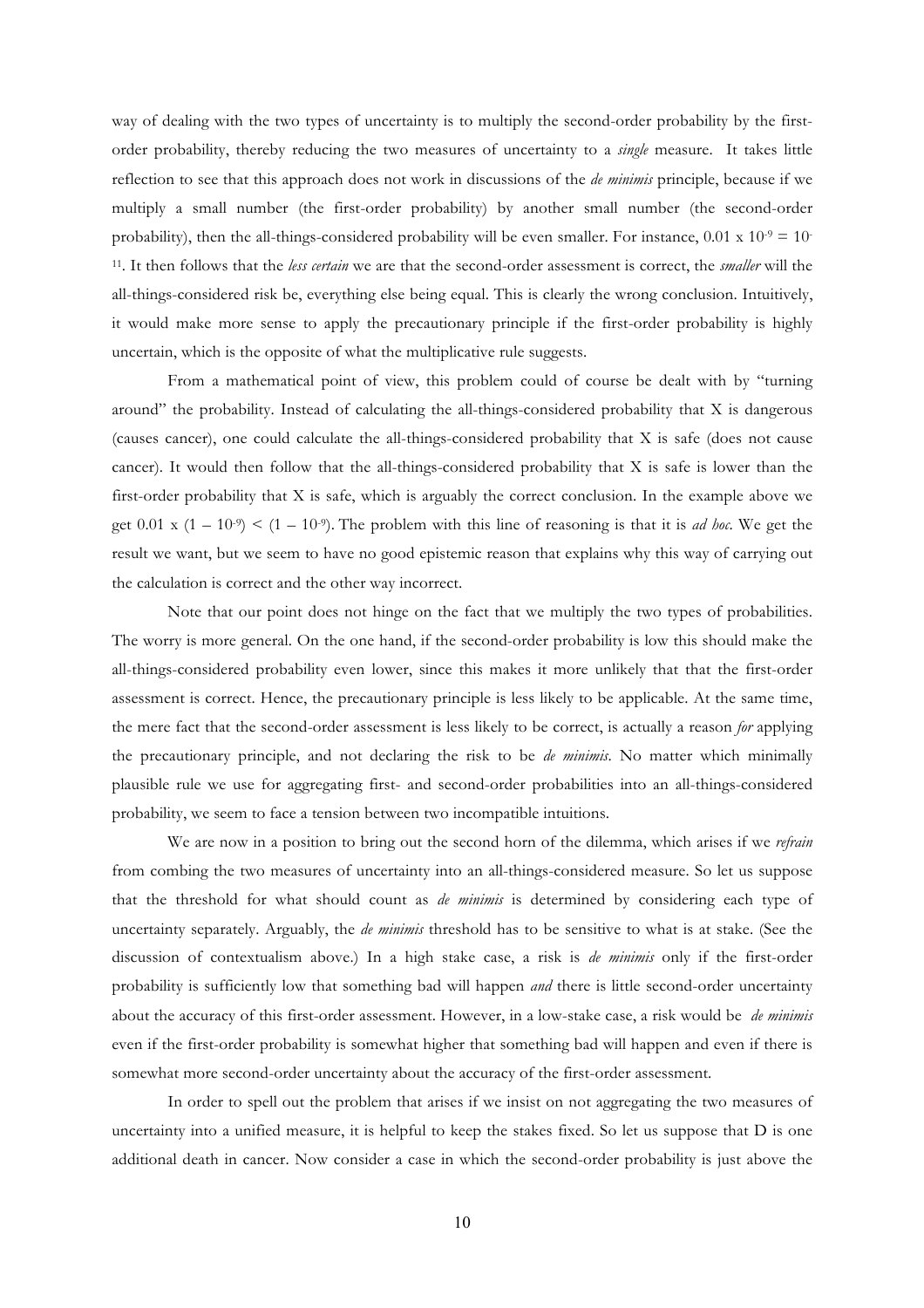threshold and the first-order probability is just below the relevant limit. That is, the second-order probability is sufficiently high that the first-order probability is sufficiently small; hence, the risk is *de minimis*, meaning that advocates of the precautionary principle can safely ignore it. Next consider a parallel case in which the first order probability is *much* smaller, at the same time as the second-order probability is just a *tiny* bit smaller and falls right below the relevant threshold. It follows that the risk in the second case is not *de mimimis*, which seems to be the wrong conclusion. Intuitively, since the first-order probability is much lower, it should not matter that the second-order probability is just a tiny bit lower.

The second horn of the dilemma can, of course, be formulated in a more general way. The problem is that if we refrain from aggregating the two measures into a combined measure, we have to introduce thresholds. But as soon as we introduce two or more thresholds, we can always imagine cases in which small changes to one threshold lead to a "too big" effect on the overall assessment. The only way to avoid this type of threshold effects is to aggregate all uncertainties into a combined measure (and then optimize with respect to that single measure), but if we pursue that strategy we face the first horn of the dilemma.

An additional problem with allowing second-order uncertainty to play a role in the final analysis is that it seems to be arbitrary to stop at that level. Why not allow for third- and fourth-order uncertainty as well? This leads us to a familiar regress problem. We leave it to the reader to adjudicate whether the regress is vicious or benign.

## **5. Conclusion**

A defender of the precautionary principle who aims to present the principle as a normatively reasonable decision rule must be prepared to rigorously defend the principle. We hope to have shown here that several serious challenges to defending a theoretically satisfactory version of the principle turn on the importance of getting the epistemological condition in the precautionary principle right. As our discussion has suggested, this will be a challenge that requires bridging risk analysis and the theory of knowledge.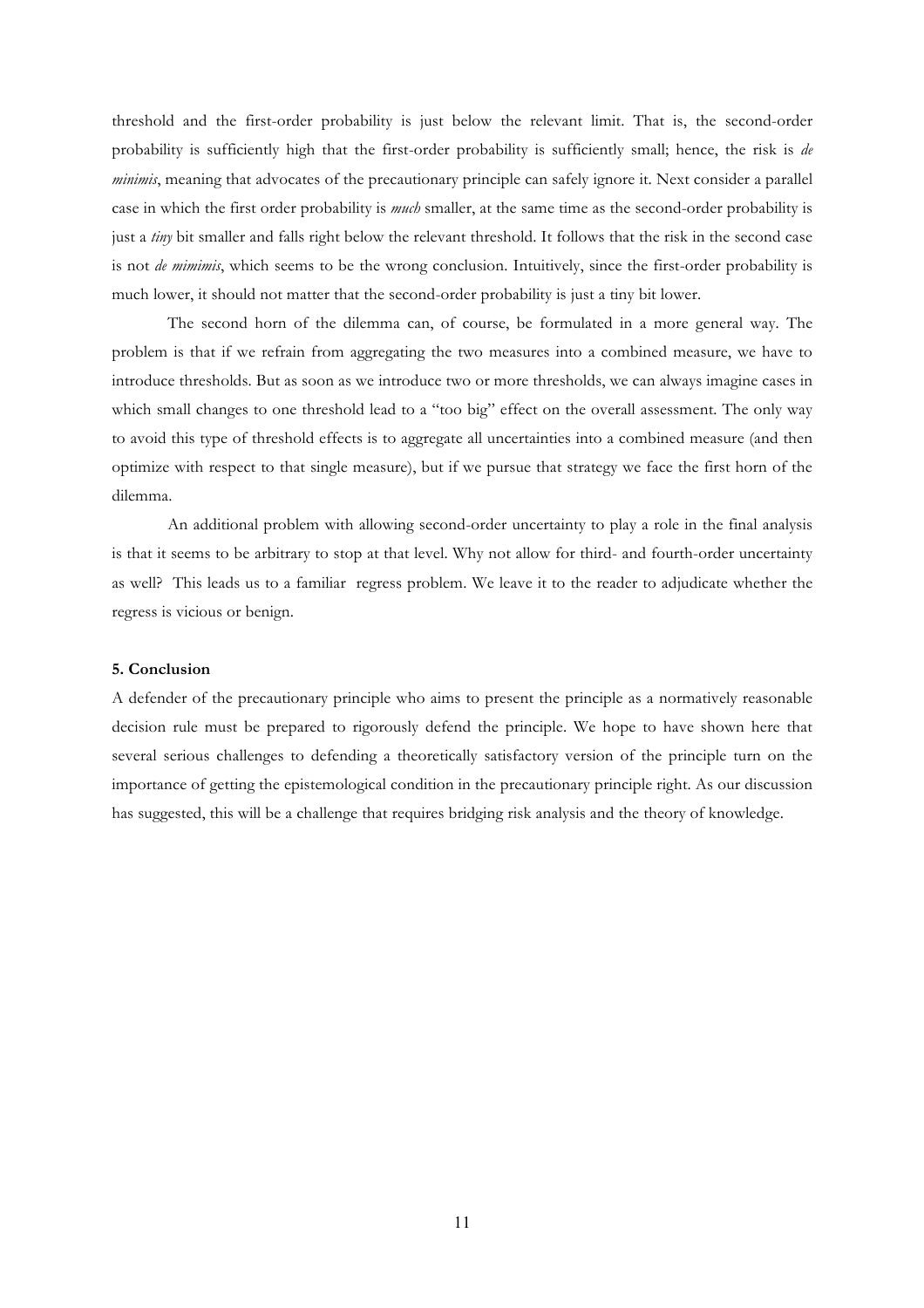### **REFERENCES**

Ashford, N. A. (2007). "The legacy of the precautionary principle in US law: The rise of cost-benefit analysis and risk assessment as undermining factors in health, safety and environmental protection." *Implementing the precautionary principle. Approaches from the Nordic Countries, EU and USA.* London: Earthscan.

Aven, Terje (2011). "On different types of uncertainties in the context of the precautionary principle." *Risk Analysis* 31: 1515-1525.

Bodansky, D. (1992). "Scientific uncertainty and the precautionary principle: commentary: The precautionary principle." *Environment* 34: 4–5

Black, T. (2005). "Classic invariantism, relevance, and warranted assertability manœuvers." *The Philosophical Quarterly* 55: 328–336

Charnley, G. (1999). "President's message", *RISK Newsletter*, 19:2.

Clarke, S. (2005). "Future technologies, dystopic futures and the precautionary principle." *Ethics and Information technology* 7: 121-126.

Cohen, S. (2004). "Contextualism defended." In Steup and Sosa, pp. 56–62.

De Rose, K. (1992). "Contextualism and knowledge attributions." *Philosophy and Phenomenological Research*  52: 913–929.

Gärdenfors, P., & Sahlin, N. E. (1982). Unreliable probabilities, risk taking, and decision making. *Synthese*, *53*(3), 361-386.

Harris, J. and Holm, S. (1999). "Precautionary principle stifles discovery." *Nature 400*: 398.

Kenter M.J. and Cohen A.F. (2006) "Establishing risk of human experimentation with drugs: lessons from TGN1412." *Lancet* 368: 1387–1391.

Levi, I. (1990). *Hard choices: Decision making under unresolved conflict*. Cambridge University Press.

McDowell, J. (1994) *Mind and World.* Harvard University Press: Cambridge, Mass.

McDowell, J. (1995). "Knowledge and the internal", *Philosophy and Phenomenological Research* 55: 877-93

Manson, N. (2002). "Formulating the precautionary principle." *Environmental Ethics* 24: 263-74.

MHRA (2006). *Investigations Into Adverse Incidents During Clinical Trials of TGN1412*. London, UK: Medicines and Healthcare Products Regulatory Agency.

Montague, P. (2008). "The precautionary principle in the real world." *Environmental Research Foundation.*  January 21.

Morris, J. (2000). "Defining the precautionary principle" in Morris, ed. *Rethinking Risk and the Precautionary Principle,* Woburn, Mass.: Butterworth-Heinemann.

Nollkaemper, P. A. (1996). "What you risk reveals what you value, and other dilemma's in the legal assault on risk." *The precautionary principle and international law: the challenge of implementation*, 31:73-94.